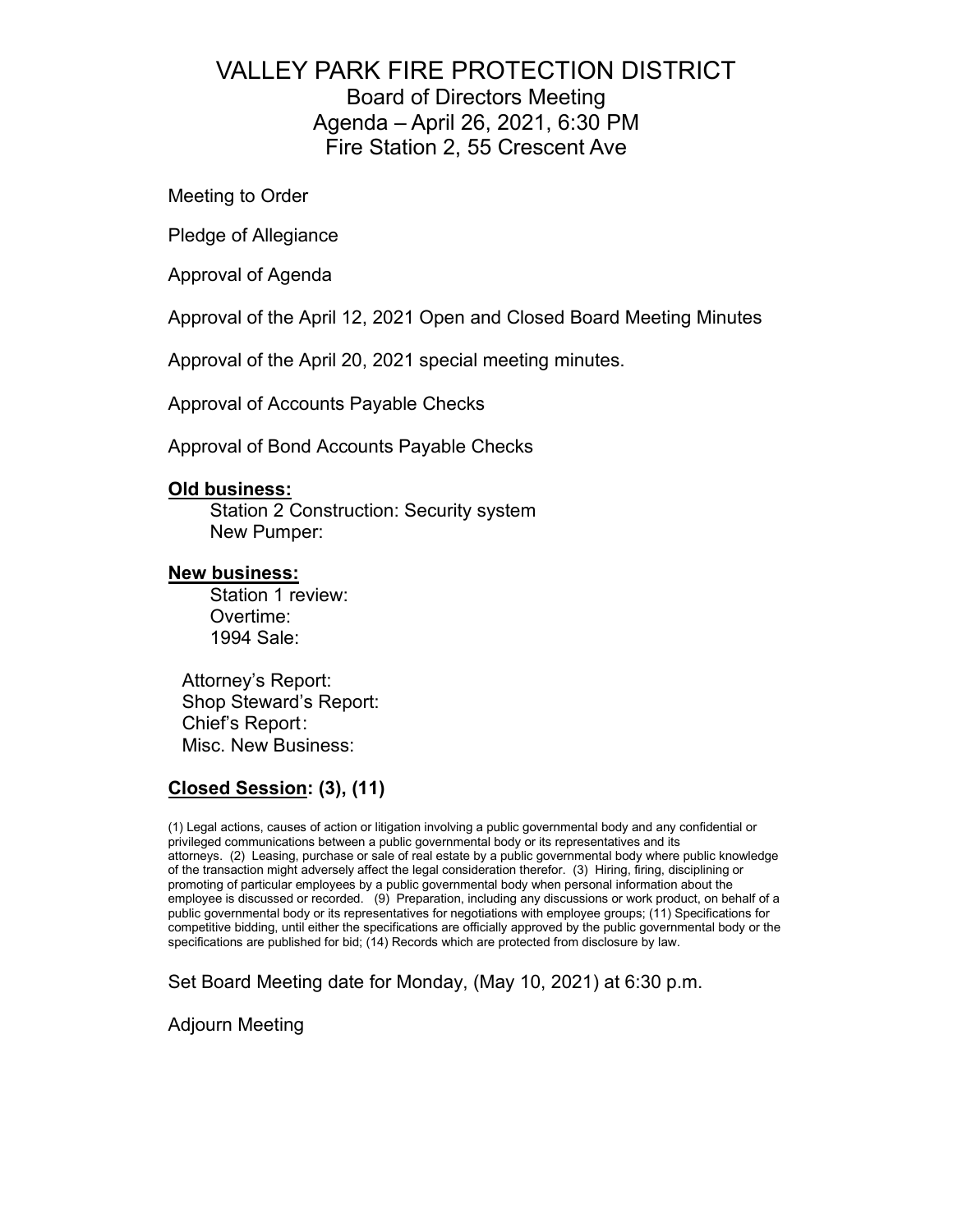# **VALLEY PARK FIRE PROTECTION DISTRICT Board of Directors Meeting** Minutes - April 12, 2021, 6:30 PM Fire Station 2, 55 Crescent Ave

Meeting to Order: 6:30PM

Pledge of Allegiance: Led by Director Webster

Attendance: Director Webster, Director Schmitt, Director Wilburn, Chief Polk, Assistant Chief VanGaasbeek, Steward Meyer, Attorney McLaughlin, CRESA Bill

Approval of Agenda: A motion was made to approve the agenda. 1<sup>st</sup> Director Webster, 2<sup>nd</sup> Director Wilburn. Motion passed 3-0.

Approval of the March 22, 2021 Open and Closed Board Meeting Minutes: A motion was made to approve the March 22, 2021 open and closed meeting minutes. 1st Director Schmitt, 2<sup>nd</sup> Director Wilburn. Motion passed 3-0.

Approval of Accounts Payable Checks: A motion was made to approve the accounts payables. 1<sup>st</sup> Director Wilburn, 2<sup>nd</sup> Director Schmitt. Motion passed 3-0.

Approval of Bond Accounts Payable Checks: A motion was made to approve the bond payables. 1<sup>st</sup> Director Wilburn, 2<sup>nd</sup> Director Schmitt. Motion passed 3-0.

#### **Old business:**

Station 2 Construction: CRESA spoke regarding the station 2 project and progression. Chief Polk advised that the camera is up and active and he will continue posting pics of the site. A conversation was had regarding the hydrant and the Districts stance on removing it.

CRESA presented the furniture RFPs and they were reviewed. The bids were as follows: Office Essentials-\$65.893.31, Color Art-\$83,719.90, CI Select-\$89,308.76, Facilitec-\$87,798.63, POE-\$69,576.03, Warehouse of Fixtures-\$98,400.06, Working Spaces-\$72,733.63, Impact Interiors-\$98,938.50. After review it was decided to interview Color Art, Facilitec, POE, Warehouse of Fixtures, and Working Spaces. Interviews will be held in closed session on 4/20 at 5PM in the board room.

MACFPD: The conference is scheduled, and we are registered.

COVID clinic reimbursement: Chief advised on the covid clinic and the overtime it was creating. The OT will be reimbursed by FEMA.

Hiring/Lead Firefighter: The hiring process and lead process are continuing.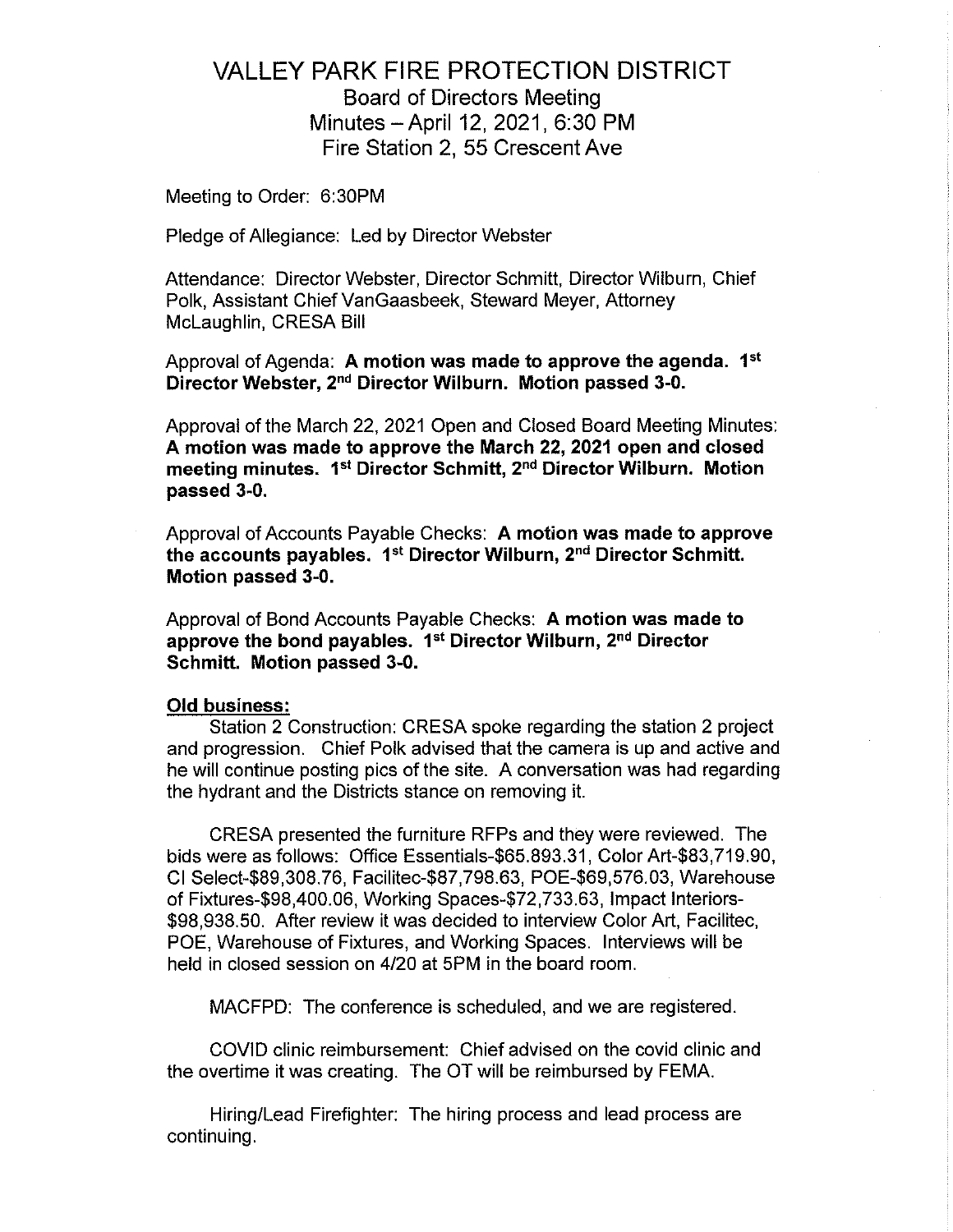#### **New business:**

Bond Renewal: Chief Polk presented the bond renewal for Director Webster and Director Schmitt.

Pension GASB Report: The GASB was reviewed.

Station 1, year review: The station 1 year review was completed and Hankins will begin making any needed repairs.

ADMAC renewal: The ADMAC renewal was discussed. A motion was made to renew the ADMAC policy. 1<sup>st</sup> Director Webster, 2<sup>nd</sup> Director Schmitt. Motion passed 3-0.

Insurance agent: Going out to bid for insurance was discussed. This was tables until later in the year.

Darley: Chief VanGaasbeek presented a pressure gauge for purse change to be used during hydrant testing. After discussion, A motion was made to purchase the gauge. 1<sup>st</sup> Director Webster, 2<sup>nd</sup> Director Wilburn. Motion passed 3-0.

Attorney's Report: None

Shop Steward's Report: Steward Meyer advised on the status of the shop steward election. He also advised that the shop will be pursuing more PR events.

Chief's Report: Chief Polk advised that he received a phone call from a West County Chief. They wanted to praise our crews for their preparedness and hard work during training and live burns. Captain Grellner's crew was specifically mentioned.

Chief started a discussion regarding using our apparatus in funeral processions. It was agreed that fire district apparatus should only participate in public safety or service funeral processions.

Misc. New Business: None

## Closed Session: A motion was made to enter closed session. 1st Director Webster, 2<sup>nd</sup> Director Schmitt. Motion passed 3-0.

(1) Legal actions, causes of action or litigation involving a public governmental body and any confidential or privileged communications between a public governmental body or its representatives and its attorneys. (2) Leasing, purchase or sale of real estate by a public governmental body where public knowledge of the transaction might adversely affect the legal consideration therefor. (3) Hiring, firing, disciplining or promoting of particular employees by a public governmental body when personal information about the employee is discussed or recorded. (9) Preparation, including any discussions or work product, on behalf of a public governmental body or its representatives for negotiations with employee groups; (11) Specifications for competitive bidding, until either the specifications are officially approved by the public governmental body or the specifications are published for bid; (14) Records which are protected from disclosure by law.

The meeting opened back to the public with no one present.

A motion was made to set the next board meeting for Monday, (April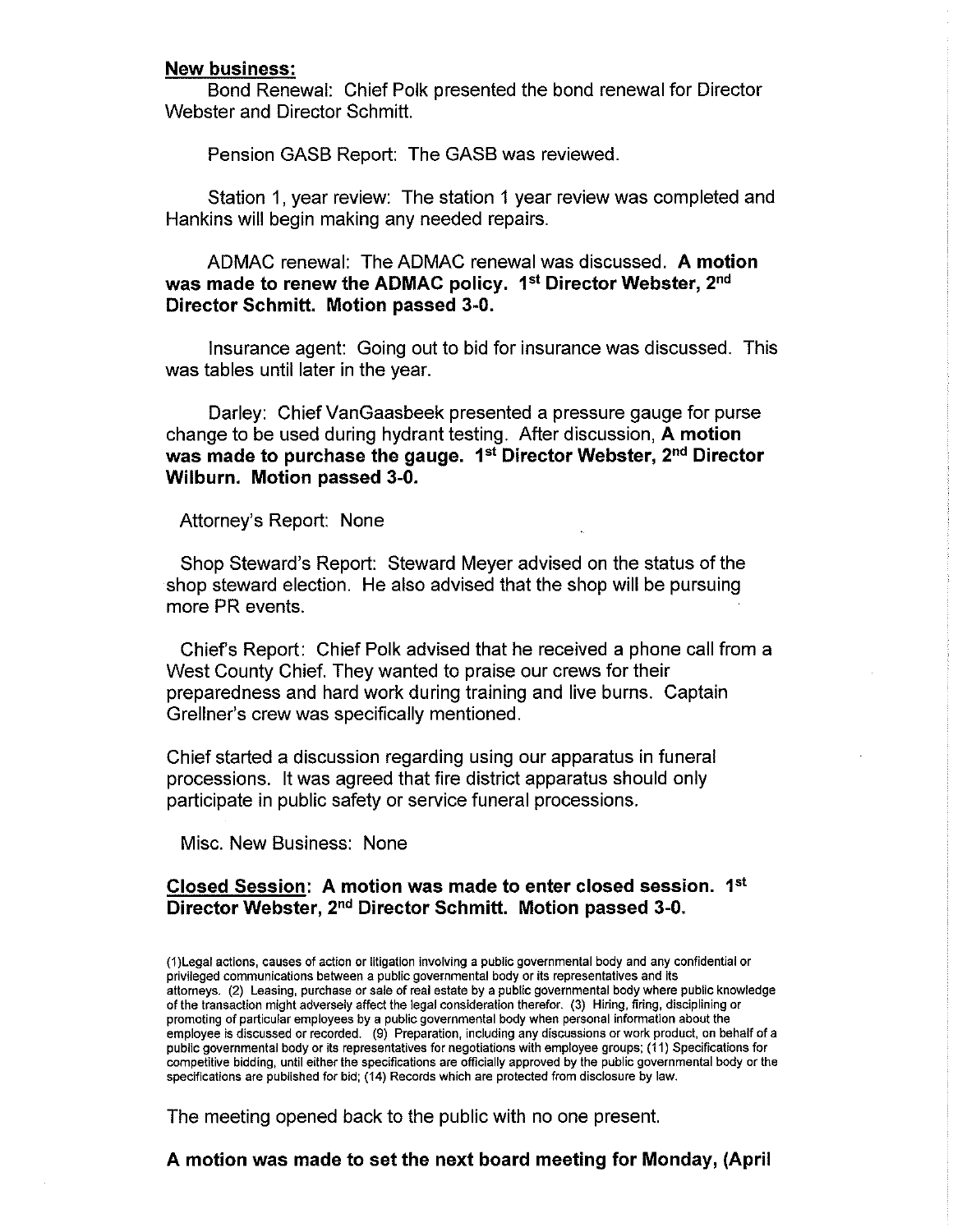26, 2021) at 6:30 p.m. 1st Director Webster, 2<sup>nd</sup> Director Wilburn. Motion passed 3-0.

A motion was made to set a special interview meeting for April 20, 2021 at 5PM. 1st Director Webster, 2<sup>nd</sup> Director Schmitt. Motion passed 3-0.

Motion to adjourn. 1<sup>st</sup> Director Webster, 2<sup>nd</sup> Director Wilburn. Motion passed 3-0.

Sheir Schmitt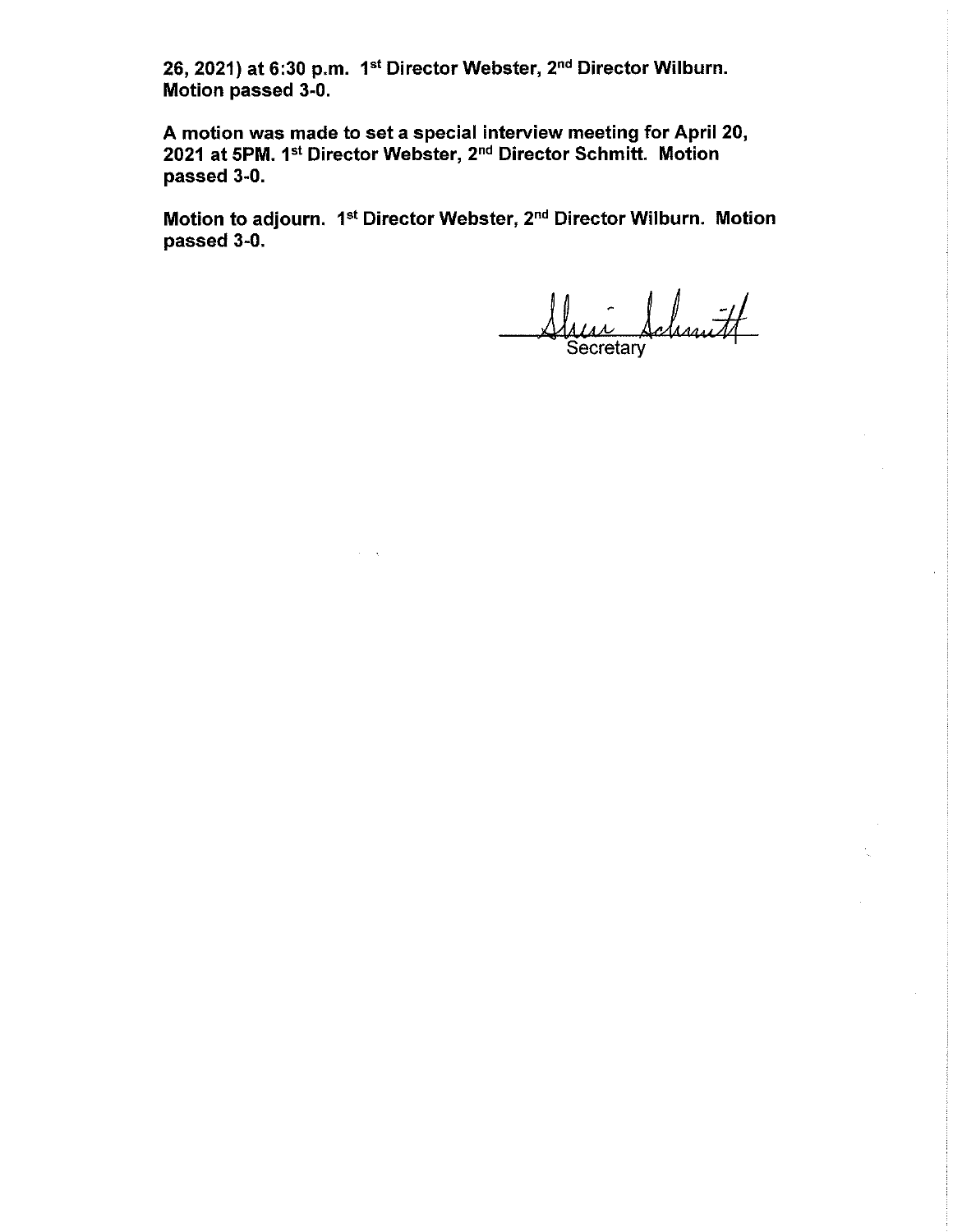|                                                          |                                   |                |                   | <b>VALLEY PARK FIRE PROTECTION DISTRICT</b> |                  |  |  |  |  |  |  |
|----------------------------------------------------------|-----------------------------------|----------------|-------------------|---------------------------------------------|------------------|--|--|--|--|--|--|
| <b>Check Register - Detail of 1060</b><br>April 26, 2021 |                                   |                |                   |                                             |                  |  |  |  |  |  |  |
|                                                          | $\bullet$                         |                |                   |                                             |                  |  |  |  |  |  |  |
| Date                                                     | <b>Transaction Type</b>           | Num            | Name              | <b>Split</b>                                | Amount           |  |  |  |  |  |  |
|                                                          | 1060 AP Account-Control           |                |                   |                                             |                  |  |  |  |  |  |  |
| 04/26/2021                                               | Bill Payment (Check)              | 18463          | <b>AFLAC</b>      | 2000 Accounts Payable-Control               | $-289.12$        |  |  |  |  |  |  |
| 04/26/2021                                               | Bill Payment (Check)              | 18464          | <b>AMEREN</b>     | 2000 Accounts Payable-Control               | -768.38          |  |  |  |  |  |  |
| 04/26/2021                                               | <b>Bill Payment (Check)</b>       | 18465          | lвP               | 2000 Accounts Payable-Control               | $-1,786.45$      |  |  |  |  |  |  |
| 04/26/2021                                               | <b>Bill Payment (Check)</b>       | 18466          | <b>CHARTER</b>    | 2000 Accounts Payable-Control               | -704 73          |  |  |  |  |  |  |
| 04/26/2021                                               | <b>Bill Payment (Check)</b>       | 18467          | <b>CITI</b>       | 2000 Accounts Payable-Control               | $-2,973.52$      |  |  |  |  |  |  |
| 04/26/2021                                               | <b>Bill Payment (Check)</b>       | 18468          | <b>COLEMAN</b>    | 2000 Accounts Payable-Control               | $-60.00$         |  |  |  |  |  |  |
| 04/26/2021                                               | Bill Payment (Check)              | 18469          | <b>DELTA</b>      | 2000 Accounts Payable-Control               | $-2,420.99$      |  |  |  |  |  |  |
| 04/26/2021                                               | Bill Payment (Check)              | 18470          | EYE MED           | 2000 Accounts Payable-Control               | $-399.96$        |  |  |  |  |  |  |
| 04/26/2021                                               | <b>Bill Payment (Check)</b>       | 18471          | <b>FEATHER</b>    | 2000 Accounts Payable-Control               | $-896.51$        |  |  |  |  |  |  |
| 04/26/2021                                               | <b>Bill Payment (Check)</b>       | 18472          | <b>FLOWERFUND</b> | 2000 Accounts Payable-Control               | $-918.00$        |  |  |  |  |  |  |
| 04/26/2021                                               | <b>Bill Payment (Check)</b>       | 18473          | IAFF              | 2000 Accounts Payable-Control               | $-2,000.25$      |  |  |  |  |  |  |
| 04/26/2021                                               | Bill Payment (Check)              | 18474          | MASTERCARD        | 2000 Accounts Payable-Control               | $-71.28$         |  |  |  |  |  |  |
| 04/26/2021                                               | <b>Bill Payment (Check)</b>       | 18475          | <b>MOAMW</b>      | 2000 Accounts Payable-Control               | $-188.80$        |  |  |  |  |  |  |
| 04/26/2021                                               | <b>Bill Payment (Check)</b>       | 18476          | <b>MSD</b>        | 2000 Accounts Payable-Control               | $-105.84$        |  |  |  |  |  |  |
| 04/26/2021                                               | <b>Bill Payment (Check)</b>       | 18477          | <b>OFFICE</b>     | 2000 Accounts Payable-Control               | $-155.67$        |  |  |  |  |  |  |
| 04/26/2021                                               | <b>Bill Payment (Check)</b>       | 18478          | <b>PROCLAIMS</b>  | 2000 Accounts Payable-Control               | -429.361         |  |  |  |  |  |  |
| 04/26/2021                                               | <b>Bill Payment (Check)</b>       | 18479          | <b>PROFESS</b>    | 2000 Accounts Payable-Control               | $-316.00$        |  |  |  |  |  |  |
| 04/26/2021                                               | <b>Bill Payment (Check)</b>       | 18480          | <b>RICOH 4083</b> | 2000 Accounts Payable-Control               | $-143.00$        |  |  |  |  |  |  |
| 04/26/2021                                               | <b>Bill Payment (Check)</b>       | 18481          | <b>RLK</b>        | 2000 Accounts Payable-Control               | $-2,901.00$      |  |  |  |  |  |  |
| 04/26/2021                                               | <b>Bill Payment (Check)</b>       | 18482          | <b>SENTINEL</b>   | 2000 Accounts Payable-Control               | $-922.95$        |  |  |  |  |  |  |
| 04/26/2021                                               | Bill Payment (Check)              | 18483          | STANDARD001       | 2000 Accounts Payable-Control               | $-171.20$        |  |  |  |  |  |  |
| 04/26/2021                                               | Bill Payment (Check)              | 18484          | STANDARD002       | 2000 Accounts Payable-Control               | $-3,986.81$      |  |  |  |  |  |  |
| 04/26/2021                                               | Bill Payment (Check)              | 18485          | <b>VOSS</b>       | J<br>2000 Accounts Payable-Control          | $-133.10$        |  |  |  |  |  |  |
| 04/26/2021                                               | Bill Payment (Check)              | 18486          | VOYA              | 2000 Accounts Payable-Control               | $-7,164.00$      |  |  |  |  |  |  |
| 04/26/2021                                               | <b>Bill Payment (Check)</b>       | 18487          | ZOLL              | 2000 Accounts Payable-Control               | -431.20          |  |  |  |  |  |  |
|                                                          | Total for 1060 AP Account-Control |                |                   |                                             | 30,338.12<br>-\$ |  |  |  |  |  |  |
|                                                          |                                   |                |                   | $\epsilon$                                  |                  |  |  |  |  |  |  |
|                                                          |                                   |                |                   |                                             |                  |  |  |  |  |  |  |
|                                                          |                                   |                |                   |                                             |                  |  |  |  |  |  |  |
|                                                          |                                   |                |                   |                                             |                  |  |  |  |  |  |  |
|                                                          |                                   |                |                   |                                             |                  |  |  |  |  |  |  |
|                                                          |                                   | $\mathbb{Z}^+$ |                   |                                             |                  |  |  |  |  |  |  |
|                                                          |                                   |                |                   |                                             |                  |  |  |  |  |  |  |
|                                                          |                                   |                |                   |                                             |                  |  |  |  |  |  |  |
|                                                          |                                   |                |                   |                                             |                  |  |  |  |  |  |  |
|                                                          |                                   |                |                   | $-$ 60 $\gamma$                             |                  |  |  |  |  |  |  |
|                                                          |                                   |                |                   | e C.                                        |                  |  |  |  |  |  |  |
|                                                          |                                   |                |                   |                                             | <b>REVIEWED</b>  |  |  |  |  |  |  |

 $\label{eq:2.1} \frac{1}{\sqrt{2}}\int_{0}^{\infty}\frac{1}{\sqrt{2\pi}}\left(\frac{1}{\sqrt{2\pi}}\right)^{2}d\mu\left(\frac{1}{\sqrt{2\pi}}\right)\frac{d\mu}{d\mu}d\mu\left(\frac{1}{\sqrt{2\pi}}\right).$ 

 $\label{eq:2} \frac{1}{\sqrt{2}}\int_{0}^{\pi}\frac{1}{\sqrt{2}}\left(\frac{1}{\sqrt{2}}\right)^{2}d\theta.$ 

 $\sim 10^{-11}$